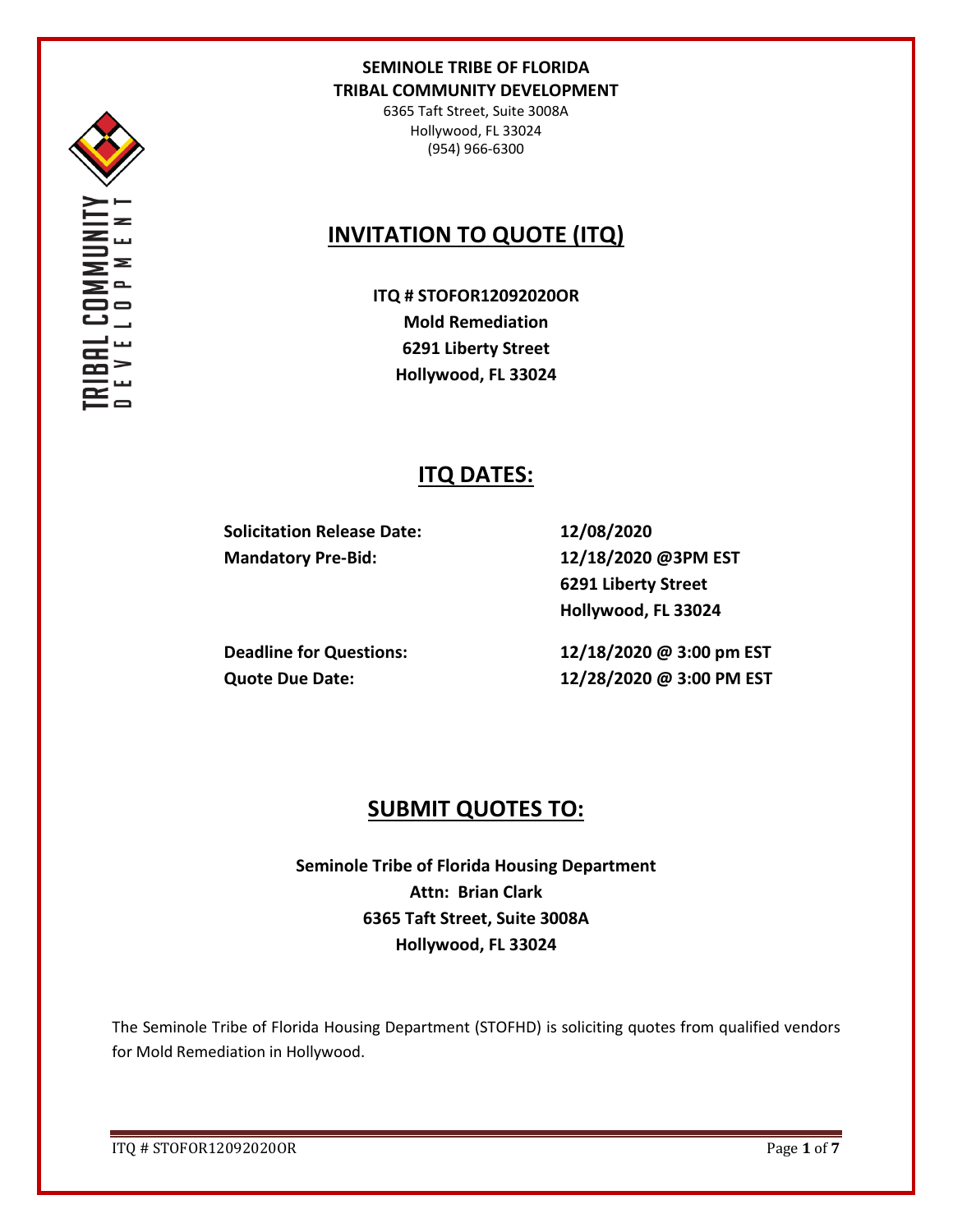6365 Taft Street, Suite 3008A Hollywood, FL 33024 (954) 966-6300

## **SECTION 1: INTRODUCTION AND INSTRUCTIONS**

#### **1.0 INTRODUCTION**

This ITQ provides prospective firms with sufficient information to enable them to prepare and submit quotes to the Seminole Tribe of Florida Housing Department (STOFHD) for The STOFHD is initiating this competitive ITQ to qualified Vendors who are in the business of providing General Contractor Services, capable of completing numerous job functions/services in a timely manner and therefore, seeks to enter into an Agreement with that Vendor.

### **1.1 INSTRUCTIONS**

This Invitation to Quote (ITQ) contains the instructions governing the quotes to be submitted and the material to be included therein; as well as any mandatory requirements that must be met to be eligible for consideration. All requests for clarification and/or any additional questions regarding this ITQ must be submitted via email to: BrianClark@semtribe.com

Seminole Tribe of Florida Housing Department:

 ATTN: **Brian Clark 6365 Taft Street, Suite 3008A Hollywood, FL 33024**

A mandatory pre-bid meeting at the home is scheduled for **Friday December 18th, 2020 @ 3pm**

**Only those email or sealed quotes received in this Hollywood Housing Department office on or before the Due Date and time will be eligible for consideration. Any quote received after the Due Date and time, regardless of the method of delivery, will be discarded**.

The STOFHD hereby notifies all bidders that if your quote is selected, you will be required to enter into a formal contract with the Seminole Tribe of Florida for the services you are bidding. You will also be required to meet all company vendor, insurance and certification requirements.

The STOFHD reserves the right to reject any or all quotes, to waive formalities or informalities, and to award contract, either in whole or in part. The right is also reserved to select minority vendors and/or vendors with tribal member ownership.

All quotes submitted become the property of STOFHD upon receipt. The content of all quotes shall be kept confidential until an award is made, after which such content will no longer be kept confidential, except as noted therein.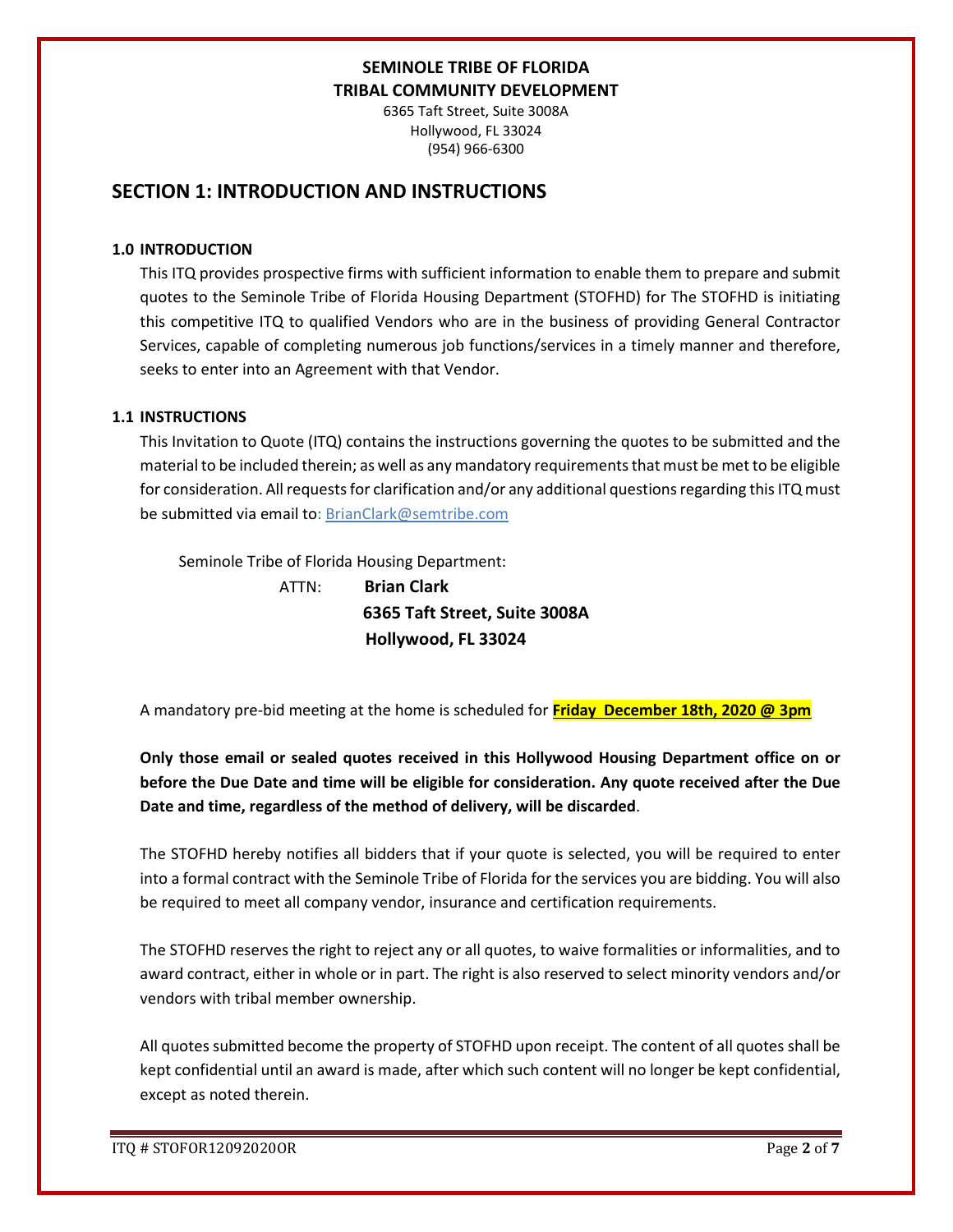6365 Taft Street, Suite 3008A Hollywood, FL 33024 (954) 966-6300

## **SECTION 2: GENERAL REQUIREMENTS**

#### **2.0 OBJECTIVE**

The objective of this ITQ is to provide sufficient information to enable qualified Respondents to submit written quotes. This ITQ is neither a contractual offer nor a commitment to purchase any products or services. All information contained in the quote must be legible. Any and all corrections and or erasures must be initialed. **Each quote shall be signed in ink by an authorized representative of the respondent**. The contents of the quote submitted by the successful respondent of the ITQ may become part of the contract awarded as a result of this solicitation.

#### **2.1 SCOPE OF WORK (SOW)**

The Scope-of-Work ("SOW") contained in the Attachments describes the services expected for a Contractor to provide the STOFHD. Respondent must ensure that all such services contained in the SOW are provided for in every particular and shall meet or exceed the level of quality, availability, features, functionality, frequency, accuracy, and performance.

The silence of specifications or requirements as to any detail contained in this document or any of the attachments or exhibits, or the apparent omission from any specifications or requirements, or a detailed description concerning any point, shall be regarded as meaning that only the best commercial practices shall prevail and that only material and workmanship of the finest quality are to be used. All interpretations of the Scope of Work shall be made on the basis of this statement.

#### **2.3 NOTIFICATION**

Each respondent submitting a quote in response to this ITQ will be notified in writing as to acceptance or rejection of their quote. Release of notification letters should be within sixty (60) days of the quote submission date. STOFHD reserves the right to delay this action if it is deemed to be in the best interests of STOFHD.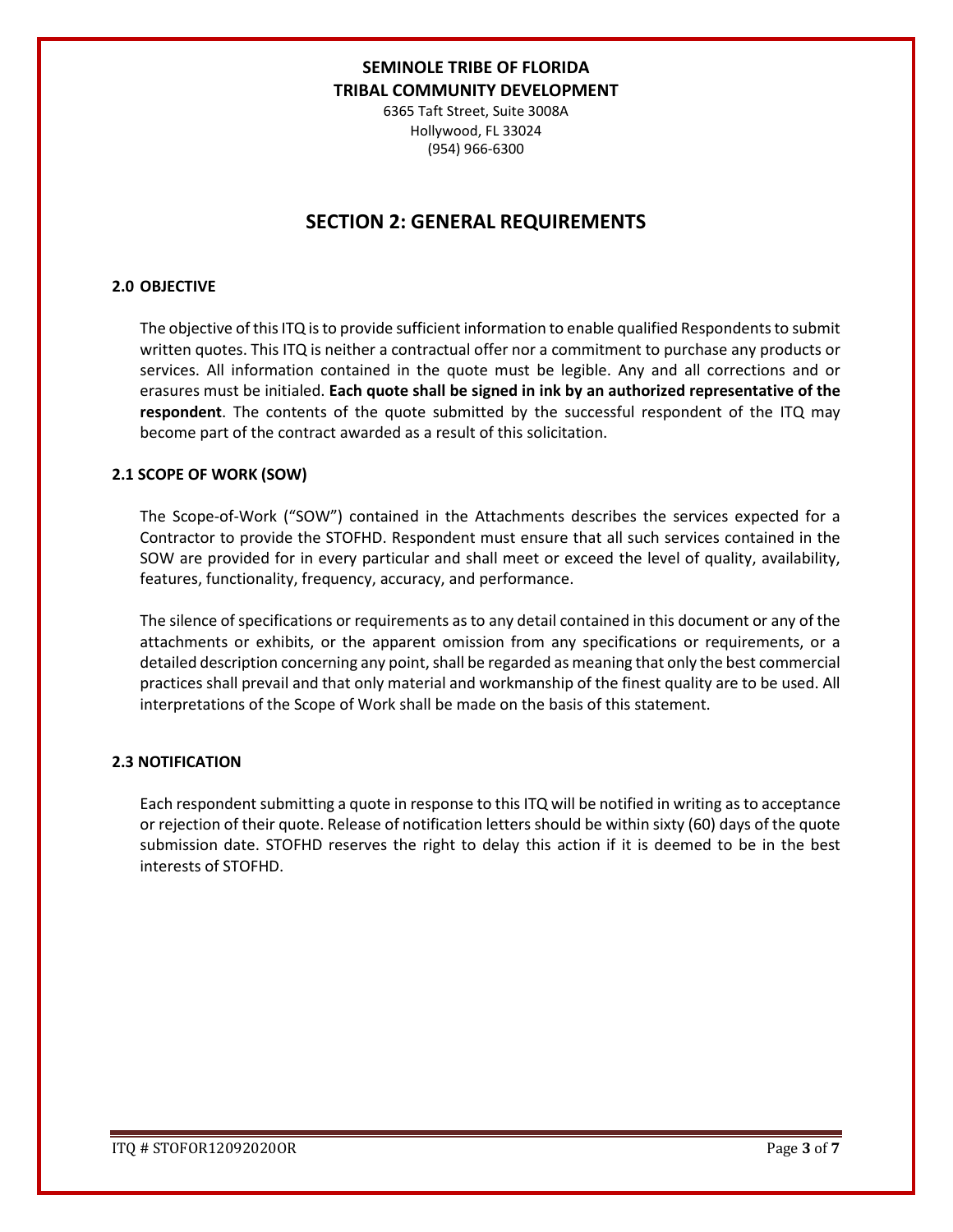6365 Taft Street, Suite 3008A Hollywood, FL 33024 (954) 966-6300

# **Housing Standardized Request for Repairs/Construction**

### **Bathroom:**

- All wood cabinets are required at all times, when like for like is stated if current cabinet is particle board, include in the bid the price to replace with all wood
- Dur-rock on walls in the shower or tub area
	- o All joints, corners and around windows must be sealed with red guard
	- o Extend the Dur-rock 2' on all sides beyond the shower or tub
- Shower floor mortar bed, no foam or any other products should be used
	- o Minimum 2-4% pre-slope
- Liner should be water tested for 24 hours
	- o Minimum 6 inches
- All floor tile should be slip/skid resistant
- Shower floor tile should be a maximum of 2x2 mesh
- Provide backing for all walls inside tub/shower area between 32" and 38"
- Faucets should be Kohler or Delta
- From shower diverter to shower head piping must be copper tubing and copper fittings
	- o Secure the diverter and pipe fittings securely
- When tiling the walls extend 2 feet passed the shower or tub
- ADA bathroom the entire bathroom must be tile a minimum of 4 feet
- All toilets must be Kohler highline
- All exhaust must be vented through the roof or soffit
	- o The exhaust fan and light for the bathroom must be on the same switch
- All paint must be high gloss

#### **Kitchen:**

- All wood cabinets are required at all times, when like for like is stated if current cabinet is particle board, include in the bid the price to replace with all wood.
- All sinks should be deep double drop in sinks
- Faucets should be Delta with a pull out spray hose
- Moisture resistant (purple) drywall
- Cabinet screws should be a minimum of  $2 \frac{1}{2}$  inches
	- o Efforts should be made to find a stud
- If drywall is removed from floor to ceiling, blocking must be provided for upper and lower cabinets
- All microwave and kitchen hoods must be exhausted outside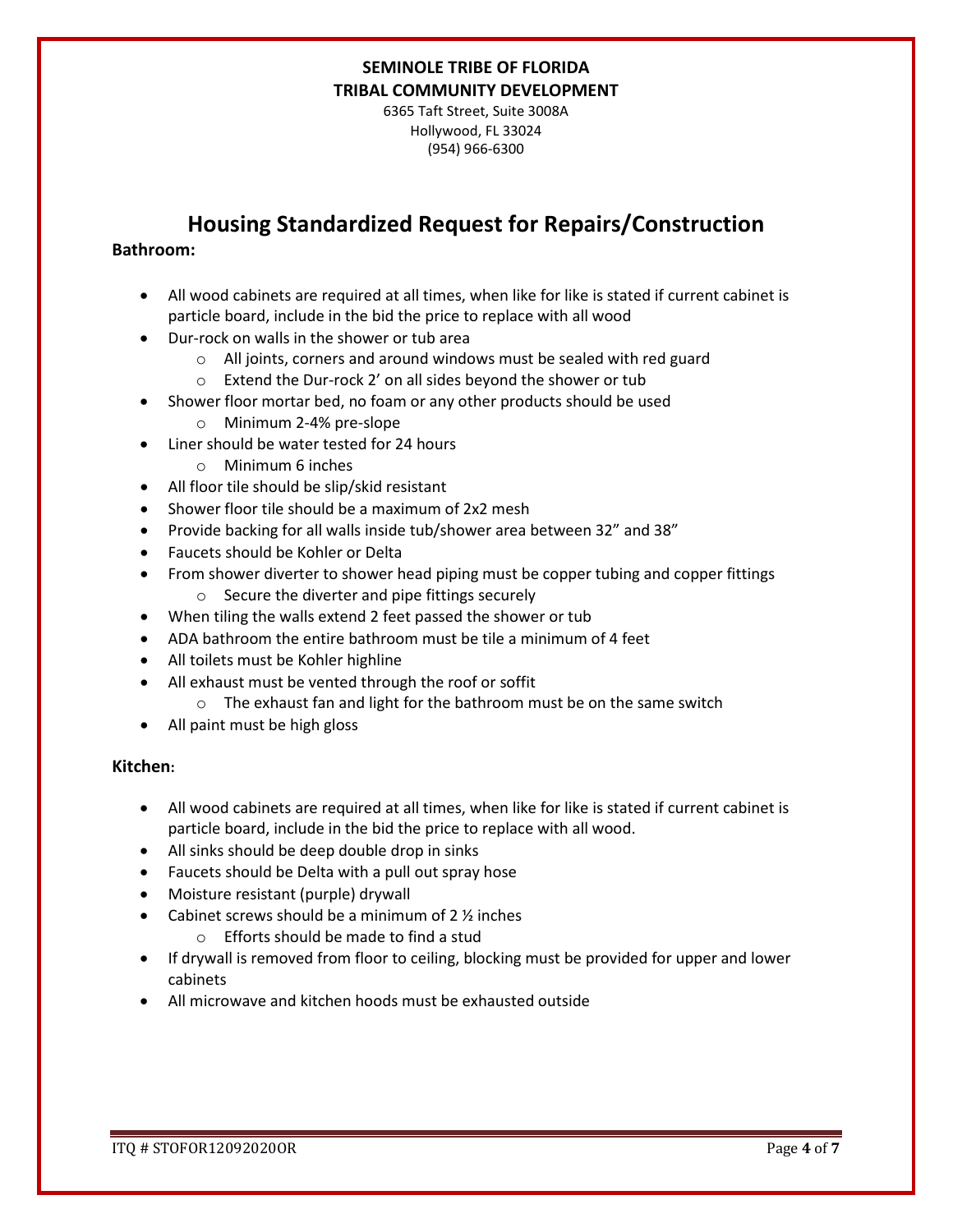6365 Taft Street, Suite 3008A Hollywood, FL 33024 (954) 966-6300

#### **Mechanical/HVAC:**

- All AC units must be installed on a metal stand with a secondary pan and connect float switch
- A primary float switch must be installed and connected
- When replacing duct work all joints and seams must be taped and mastic
- All new HVAC units must be a minimum of 16 seer
- All flexible ducts must be a minimum of R8 R-value
- All disconnects should be the pull type non-fuse
- Rheem, Goodman, Night and Day units preferred
- Caulk around all AC vents
- Keyed lockout caps must be on all units

### **Water Heaters:**

- GE brand, replaced like for like gallon size
- Drain pan required
- TRV piped to the outside
- All water heaters should have a separate shut off switch
- New code required Energy conservation code chapter 4
- Heat traps are mandatory

### **General Notes:**

- Schedules must be submitted with all bids and updated any time there is a change
- Contractors are expected to work Monday-Friday, 8:00am-5:00pm unless otherwise specified by the project manager
- When installing new drywall in bedroom, living room etc., backing must be provided for TV's being mounted on the wall
- Place a chase and an outlet at the same area where backing is located
- Seal all recess lighting, caulk the lights to the ceiling
- Caulk around all exterior lights
- All exterior light fixtures must be LED
- Any penetration that are made through the wall to the exterior must be caulked or sealed
- Any new gutters must have leaf guard
- Any roof repairs/replacement must follow Miami-Dade standards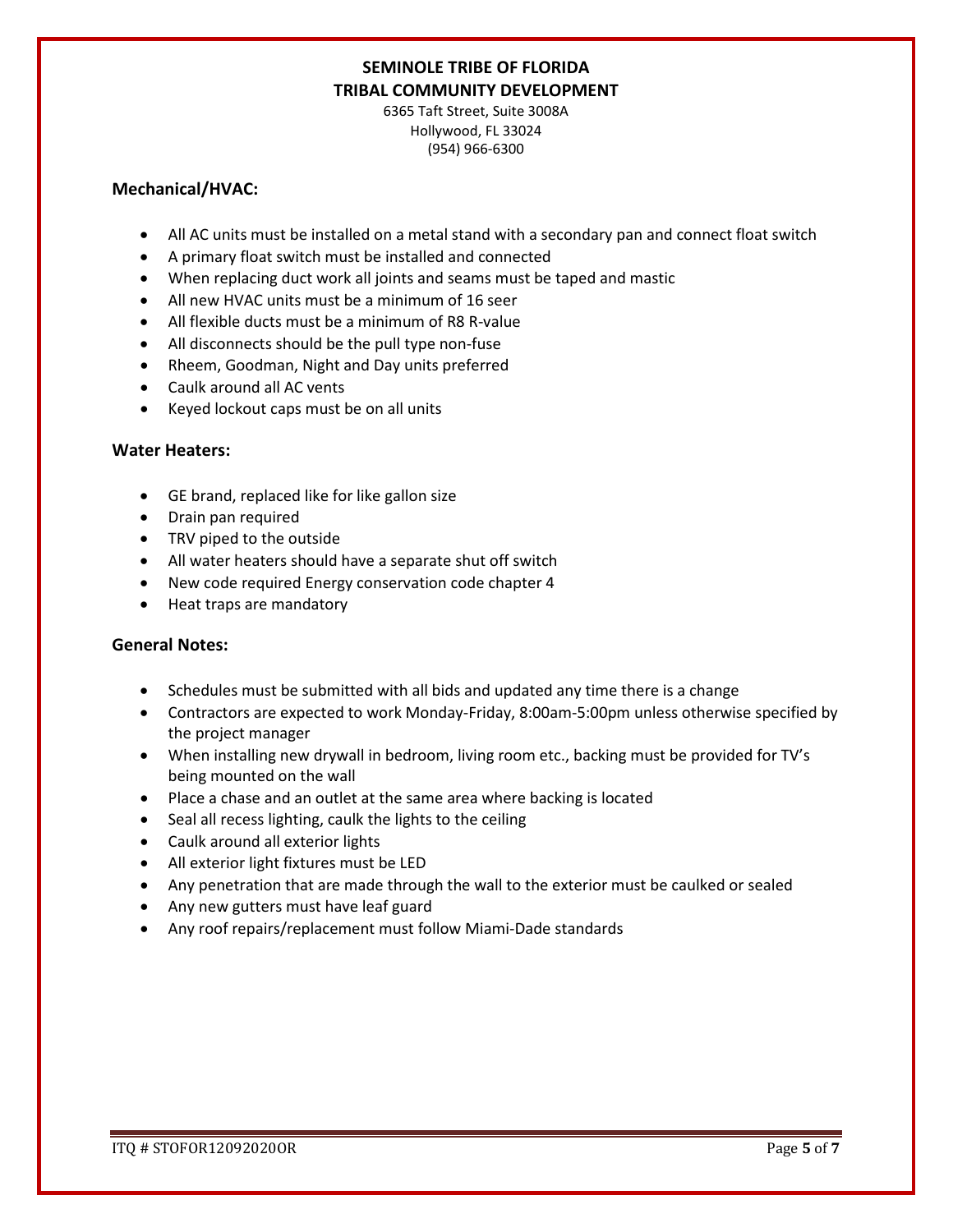6365 Taft Street, Suite 3008A Hollywood, FL 33024 (954) 966-6300

# **Scope of Work Mold Remediation**

- Supply all labor and materials.
- Provide a 'Port-a-Potty' for your workers when job is expected to take longer than two days.-Tribal Members have the right to decline this.
- All work performed shall be as per code(s).
- Place drop cloths, wall curtains, etc. to protect existing finishes, equipment, furniture, etc.
- **Schedule of Values and proposed Schedule shall be submitted with proposals.**
- Supply all drawings/prints and any other documentation needed by the Building Department.
- Clean up jobsite daily and before the final inspection of the completed job.
- Contact Housing Department for final inspection, prior to leaving the jobsite.

## **Mold Remediation**

### **Bedroom**

- Set up containment area.
- Place an Air Scrubber inside the contained work area and run continually until the mold remediation portion of the project has been completed.
- Remove Flooring and baseboards.
- Remove the lower two feet of the entire east, west and south walls/insulation material.
- Replace Drywall and baseboards, patch, texture and paint.
- Replace flooring.

#### **Exterior**

- Repair all Cracks on exterior walls
- Enclose back bathroom window
- Stucco Whole House.
- 1 Coat masonry primer
- 2 Coats exterior paint, color chosen by owner.
- Install decorative rocks six inches deep and one foot back from the wall to allow water to properly drain away from the house

### **AC**

• Remove and clean coil, replace filter, clean Air Ducts